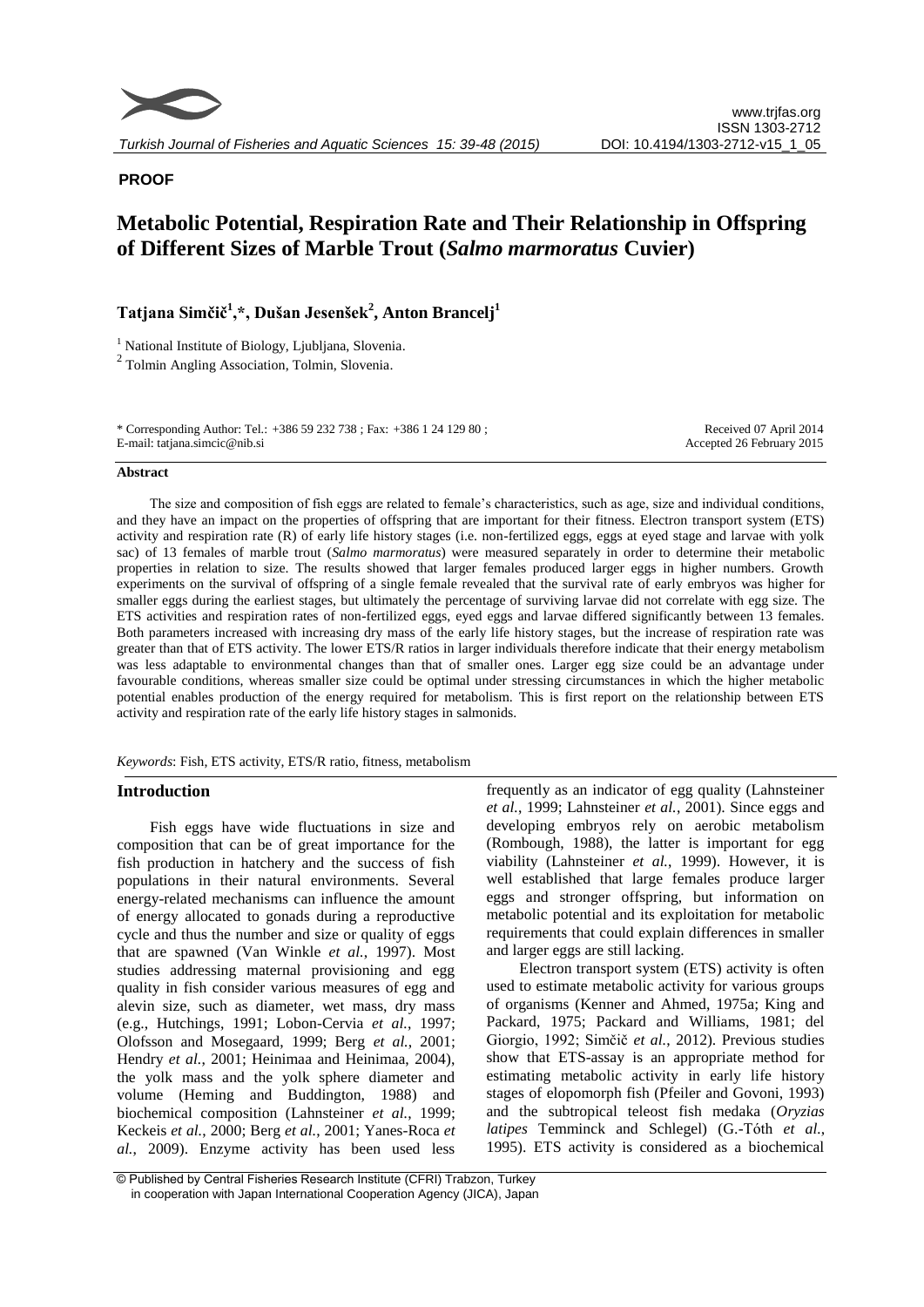measure of the metabolic potential of organisms that would occur if the multienzyme complex of respiratory chain functioned at maximum (Muskó *et al.*, 1995). Relation between ETS activity and actual respiration rate (ETS/R) is a measure of the exploitation of the metabolic potential and can provide useful information about the fitness of an organism. The ETS/R ratio reflects the different degree of adaptation of an organism to its environment in related invertebrate species (Muskó *et al.*, 1995; Simčič and Brancelj, 1997; Fanslow *et al.*, 2001; Simčič, 2005; Simčič *et al.*, 2005). In those exhibiting high ratios, the capacity for elevated metabolism is already present (Fanslow *et al.*, 2001). It is therefore reasonable to assume that the ETS/R ratio can be used as an indicator of fitness of different sized early life history stages of fish.

Marble trout (*Salmo marmoratus* Cuvier) is considered to be one of the highly endangered freshwater fish of the Adriatic basin due to hybridization with brown trout (*Salmo trutta* L.) (Povž, 1995) which is important for conservation, but also for aquaculture and sport fishing.

Early salmonid development can be divided into two intervals – from fertilization to hatching, and from hatching to emergence from the gravel (Berg *et al.*, 2001). Since the benefit of the greater egg size could be followed for 2-3 months (Springate *et al.*, 1985), we have determined the metabolic activity of marble trout in three stages of development – nonfertilized eggs, eggs at the eyed stage, and the prefeeding larval stage in which yolk was resorbed.

Size of eggs has already been proved to be one of the indicators of offspring quality (Berg *et al*., 2001; Hendry *et al.*, 2001), but information about the metabolic processes in eggs and offspring of different size is scarce. Thus, the aim of this research was to determine ETS activity, respiration rate and an exploitation of metabolic potential for actual metabolic demands (i.e. the ETS/R ratio) in order to explain the differences in studied metabolic parameters that could be responsible for the different viability in small and large eggs and early developmental stages of marble trout. We expected that smaller females will produce a lower number of smaller eggs than larger ones. We hypothesised that the small and large eggs will have different ETS activity, respiration rate, and the ETS/R ratio that will change during development. Moreover, we expected that these parameters can be used as indicators of fitness of the different sized early life history stages of marble trout.

### **Materials and Methods**

### **Fertilization**

In November and December we stripped 13 female marble trout from the River Zadlaščica (females Nos. 1, 2, 3, 4, 5, 6, 7) and the River

Trebuščica (females Nos. 8, 9, 10, 11, 12, 13) and fertilized their eggs with milt from males from the same locations (Table 1). For each stripped female one male was stripped. The females were collected at two locations due to low number of genetically pure individuals in order to include a wide range of the sizes of females. Previous genetic studies (Snoj *et al*., 2000; Fumagalli *et al*., 2002) assured that only genetically pure individuals were selected for experiments. Unfortunately, it was impossible to get small and large females from both populations. Since egg size varies among and within populations of salmonids (Fleming and Gross, 1990), in the present study both effects cannot be distinguished. Eggs and sperm were transported to a trout hatchery (Vališče Modrej), where the eggs were fertilized using extender solution: 2.42 g TRIS, 3.76 g glycine and 5.50 g NaCl per liter of water. Sperm of each male was used only once. Basic data (length, body mass, age) were recorded individually for the studied females (Table. 1). Age was determined by counting the annuli in fish scales.

### **Rearing of Experimental Organisms**

Embryos and larvae were reared in a trout hatchery supplied with river water at a constant temperature of  $10 \pm 0.5$  °C, pH = 7.4 – 7.6 and oxygen concentration  $10.2 - 10.6$  mg  $L^{-1}$ , that is similar to the native conditions. After hardening in river water (2 h), eggs were placed in hatching tubes made of plastic tube (70 mm diameter). Tubes were 150 mm long with four holes of 25 mm in diameter drilled in the middle. The bottom of the tube was covered with plastic net with mesh size 2 x 2 mm, attached with a metal ring. The four holes were covered with the same plastic netting, attached to the tube with gluing tape. Tubes were placed in hatching boxes in which an upwelling water flow was created. The tops of the tubes were 30 mm above water surface so the holes in the middle served as an outflow.

Hatching success and time required to reach different embryonic phases were followed without taking into account the different sizes of eggs. The embryogenesis was monitored by naked eye on a white background. During the first period of hatching egg mortality was checked daily and dead eggs were removed. The time interval for hatching of eggs was 4 days (40 day degrees). Eggs reached the eyed stage after 260 - 280 day degrees. Eyed eggs were tested after 30 days of hatching (300 day degrees), since determination of the appearance of the eye pigment depends on the egg capsule properties, which can vary within batches. Eggs hatched at 460 - 480 day degrees.

On the day of the analyses for respiration and ETS measurements experimental organisms were placed in 500 mL plastic bottles filled with river water from the hatchery and transported in a thermally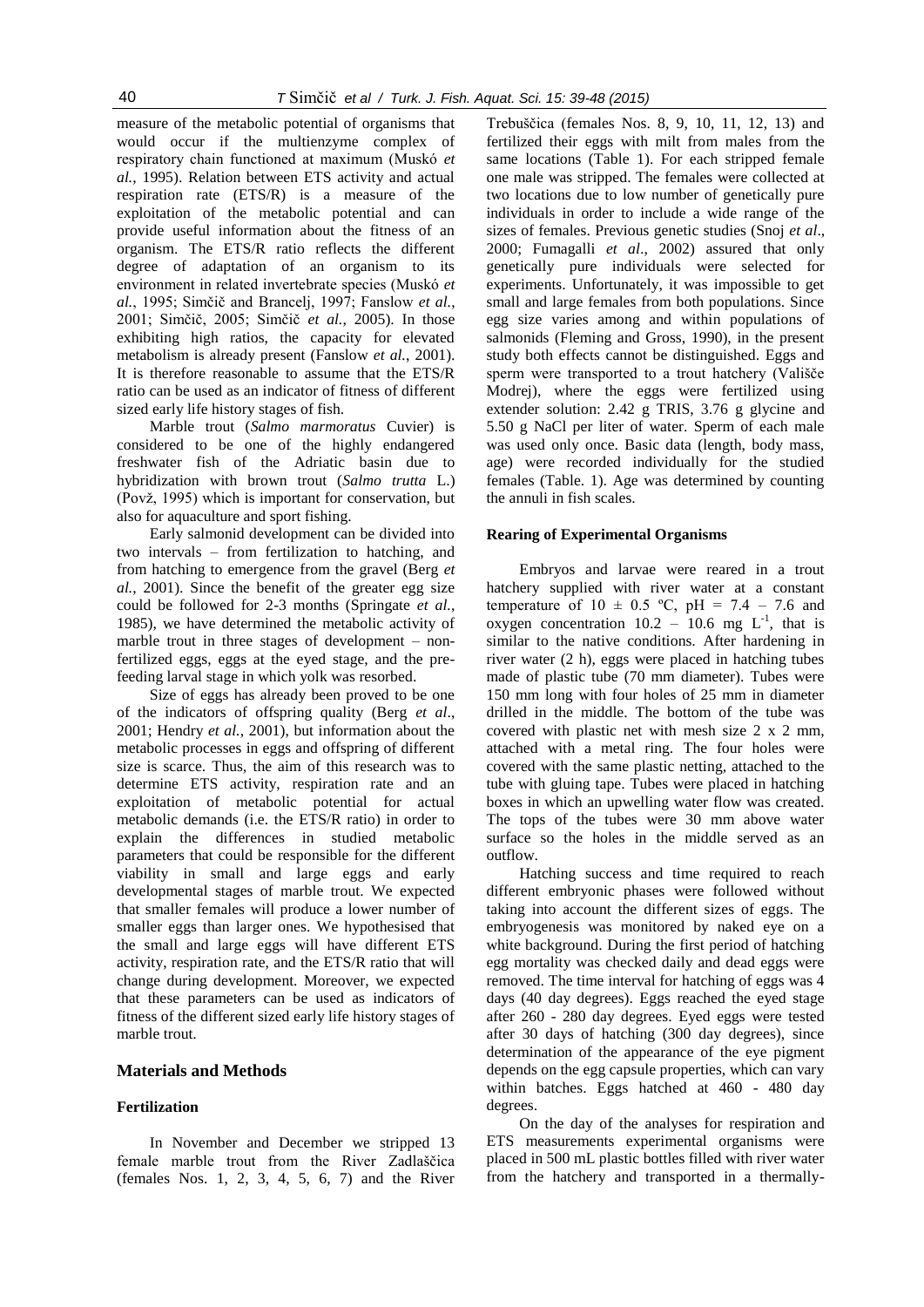**Table 1.** Characteristics of females and their hardened eggs, eyed stage eggs and larvae of *Salmo marmoratus*. Data for wet mass: mean  $(\pm SD)$ ; N = 10

|                                            | Female                   | Female<br>$\overline{c}$ | Female                   | Female                   | Female<br>5              | Female                   | Female                   | Female<br>8              | Female<br>9              | Female<br>10             | Female<br>11             | Female<br>12             | Female<br>13             |
|--------------------------------------------|--------------------------|--------------------------|--------------------------|--------------------------|--------------------------|--------------------------|--------------------------|--------------------------|--------------------------|--------------------------|--------------------------|--------------------------|--------------------------|
|                                            |                          |                          | 3                        | $\overline{4}$           |                          | 6                        | 7                        |                          |                          |                          |                          |                          |                          |
| Female<br>Age<br>(years)<br>Length<br>(cm) | 3                        | 3                        | 3                        | $\overline{4}$           | $\overline{4}$           | 4                        | 4                        | 5                        | 6                        | 6                        | $\tau$                   | $\tau$                   | 8                        |
|                                            | 23                       | 27                       | 28                       | 24.5                     | 24                       | 28                       | 31                       | 55                       | 58                       | 66                       | 76                       | 89                       | 65.5                     |
| Mass(g)                                    | 88                       | 158                      | 162                      | 118                      | 120                      | 168                      | 220                      | 1710                     | 2130                     | 3296                     | 4282                     | 8225                     | 2648                     |
| No of<br>eggs                              | 228                      | 351                      | 416                      | 226                      | 180                      | 252                      | 667                      | 2351                     | 2443                     | 4181                     | $\blacksquare$           | 8229                     | 2906                     |
| Egg<br>Wet<br>mass(g)<br>% DW<br>of WW     | 0.061<br>(0.001)<br>33.1 | 0.075<br>(0.002)<br>34.6 | 0.067<br>(0.001)<br>33.2 | 0.077<br>(0.002)<br>34.2 | 0.078<br>(0.005)<br>34.1 | 0.092<br>(0.002)<br>33.3 | 0.065<br>(0.002)<br>34.1 | 0.100<br>(0.002)<br>34.5 | 0.136<br>(0.007)<br>35.9 | 0.106<br>(0.003)<br>35.1 | 0.139<br>(0.005)<br>36.7 | 0.101<br>(0.004)<br>36.0 | 0.093<br>(0.006)<br>34.8 |
| Eyed stage egg                             |                          |                          |                          |                          |                          |                          |                          |                          |                          |                          |                          |                          |                          |
| Wet                                        | 0.059                    | 0.075                    | 0.068                    | 0.075                    | 0.08                     | 0.087                    | 0.064                    | 0.093                    | 0.129                    | 0.102                    | 0.134                    | 0.095                    | 0.080                    |
| mass(g)                                    | (0.002)                  | (0.001)                  | (0.002)                  | (0.004)                  | (0.004)                  | (0.002)                  | (0.002)                  | (0.007)                  | (0.004)                  | (0.004)                  | (0.011)                  | (0.004)                  | (0.003)                  |
| % DW<br>of WW                              | 34.1                     | 35.2                     | 34.7                     | 35.1                     | 34.6                     | 33.6                     | 34.8                     | 35.9                     | 35.9                     | 35.5                     | 37.2                     | 35.3                     | 34.8                     |
| Larva                                      |                          |                          |                          |                          |                          |                          |                          |                          |                          |                          |                          |                          |                          |
| Wet                                        | 0.076<br>(0.003)         | 0.074<br>(0.005)         | 0.065<br>(0.003)         | 0.077<br>(0.001)         | 0.096<br>(0.004)         | 0.094<br>(0.005)         | 0.075<br>(0.003)         | 0.091<br>(0.008)         | 0.140<br>(0.003)         | 0.100<br>(0.006)         | 0.124<br>(0.015)         | 0.094<br>(0.007)         | 0.090<br>(0.012)         |
| mass(g)<br>% DW                            |                          |                          |                          |                          |                          |                          |                          |                          |                          |                          |                          |                          |                          |
| of WW                                      | 20.0                     | 26.6                     | 25.0                     | 26.6                     | 21.9                     | 24.9                     | 22.2                     | 30.4                     | 29.1                     | 29.2                     | 25.6                     | 30.0                     | 27.5                     |
| <b>Survival</b><br>(% )                    |                          |                          |                          |                          |                          |                          |                          |                          |                          |                          |                          |                          |                          |
| Pre-eyed<br>stage                          | 94                       | 98                       | 91                       | 98                       | 61                       | 98                       | 83                       | 77                       | 76                       | 93                       | 75                       | 81                       | 96                       |
| Eyed to<br>hutch                           | 95                       | 99                       | 80                       | 100                      | 100                      | 90                       | 83                       | 93                       | 91                       | 92                       | 84                       | 93                       | 87                       |

insulated box to the laboratory. Before measurements in the laboratory (for 2 - 3 hours), organisms were kept in aired river water at 10 ºC. ETS activity of all experimental organisms was measured the same day. Equipment for measuring respiration rate was set up the same day and measurements were conducted the next day (after 17 - 19 h). The ETS activity of nonfertilized eggs, and ETS activity and respiration rate of eggs at the eyed stage (304 day degrees) and of larvae at 267 day degrees after hatching were measured. Newly stripped eggs were allowed minimum 3 hours to harden in river water, and they were weighted before measurements.

#### **ETS Activity Measurement**

ETS activity was measured using the method introduced by Packard (1971) and modified by Kenner and Ahmed (1975b) and G.-Tóth *et al.* (1995). A single egg or larva was used for each analysis. Before experiments, animals were rinsed with filtered water to minimize adherence of bacteria to the surface. Animals were placed between two filter papers for a few seconds to remove water, then placed on a pre-weighed piece of aluminium foil and weighed on an electrobalance to the nearest 0.1 mg. Each freshly weighed animal was homogenized in 4 mL of homogenization buffer for 2 min at 700 rpm with a tissue homogeniser (IKA, Eurostar; Staufen, Germany) in ice bath. Homogenization buffer consisted of: 0.1 M sodium phosphate buffer,  $pH =$  8.4; 75 µM MgSO4; 0.15% (w/v) polyvinyl pyrrolidone; 0.2% (v/v) Triton-X-100. The homogenate was centrifuged for 4 min at  $0^{\circ}$ C at 8500 g (centrifuge Sigma 2K15; St. Louis, MO, USA).

Three 0.5 mL samples from each homogenate were incubated in 1.5 mL substrate solution (0.1 M sodium phosphate buffer, pH = 8.4; 1.7 mM NADH; 0.25 mM NADPH; 0.2% (v/v) Triton-X-100) with 0.5 mL 2.5 mM 2-p-iodo-phenyl 3-p-nitrophenyl 5 phenyl tetrazolium chloride (INT) solution for 40 min at a temperature of 10 ºC. The reaction was stopped by adding 0.5 mL of stopping solution (formalin (conc.):  $H_3PO_4$  (conc.) in volume ratio 1:1). Blanks (substrate and INT solution) were incubated and stopped as for the samples; 0.5 mL of homogenate was added after stopping. Formazan production was determined spectrophotometrically (Perkin-Elmer, Lambda 25; Waltham, MA, USA) from the absorbance of the sample at 490 nm against the blank. ETS activity was measured as the rate of tetrazolium dye reduction which was converted to equivalent oxygen utilised per egg or larva in a given time interval, as described by Kenner and Ahmed (1975b).

### **Respiration Measurement**

Respiration rate was estimated by the closed bottle method (Lampert, 1984). Ground glass stoppered bottles (300 mL) were filled with aerated water (oxygen concentration  $10.5 - 11.0$  mg  $L^{-1}$ ). Three bottles with no animals served as controls,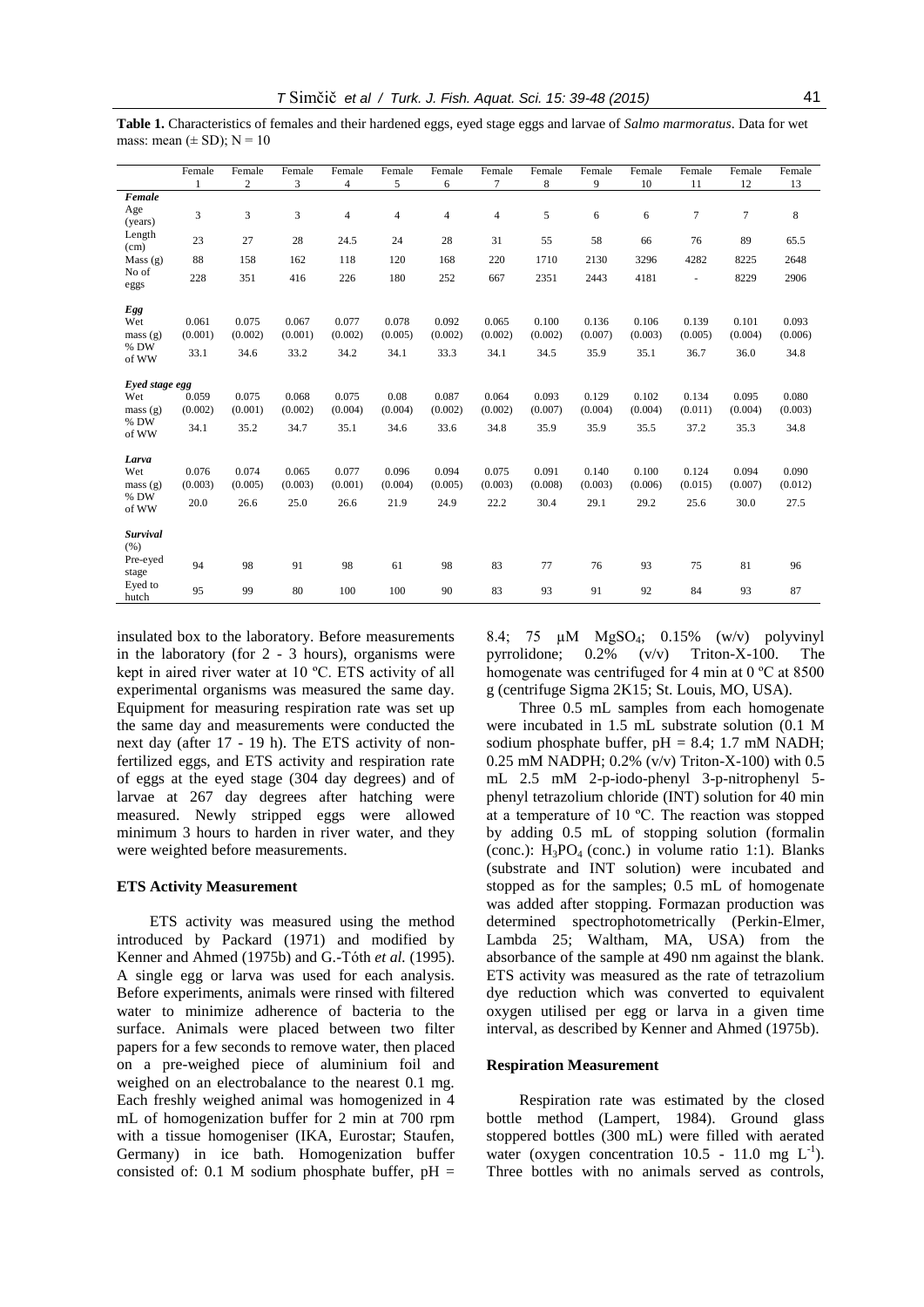while test bottles received five eyed eggs and two or three larvae each. Bottles were stoppered and kept at 10°C. After 17 to 19 h the concentration of dissolved oxygen in the experimental and control bottles was measured by a polarographic sensor (membrane electrode WTW Oxi 320/Set; Munich, Germany). In control bottles oxygen concentration was  $8 - 9$  mg  $L^{-1}$ , and in experimental bottles concentration did not fall below 5 mg  $L^{-1}$ . The difference between the oxygen concentration in each experimental bottle and the concentration in control bottles was assumed to equal the oxygen consumed by the animals.

### **Weight Determination**

The dry mass (DW) of eggs and animals was determined by drying samples at 105 ºC for 24 h. They were weighed on an electrobalance to the nearest 0.1 mg.

### **Statistical Analyses**

Analysis of variance (ANOVA) was carried out to test differences between females. Prior to ANOVA, data were log-transformed to achieve homogeneity of variance and normality of distribution. Linear regressions of log-log transformed data were used to describe relationships between fecundity and female length, between female length and mean dry mass of single egg, between dry mass of eggs and larvae and ETS activity, respiration rate and ETS/R ratio, and between ETS activities and respiration rates. Slopes of regressions between ETS activity and dry mass and respiration rate and dry mass were compared in order to determine variation of increasing ETS activity and respiration rate with increasing size. Pearson's correlation coefficients were calculated between mass and survival, and between masses of eggs, eyed stage eggs and larvae. A *t*-test was used to test the differences between the offspring produced by smaller (i.e. younger,  $\leq 4$  years old) and larger (i.e. older, > 4 years old) females. All statistical analyses were performed using Microsoft Excel and SPSS.13.0 (SPSS Inc. Chicago, Illinois, USA).

### **Results**

#### **Size and Survival**

The age of females from River Zadlaščica was 3 and 4 years, but from River Trebuščica it ranged from 5 to 8 years (Table 1). The length of younger females ranged from 22.8 to 31.0 cm and of older ones from 55.0 to 89.0 cm. Their weight ranged from 88 to 220 g and from 1710 to 8225 g, respectively (Table 1). There was a significant positive correlation between female length and number of eggs per female (Pearson's coefficient  $r = 0.989$ ;  $P < 0.001$ ), and between female length and egg mass ( $r = 0.811$ ; P <

0.001). Significant correlations were observed between egg mass and eyed stage egg mass  $(r =$ 0.956;  $P < 0.001$ ), between eyed stage egg mass and larva mass ( $r = 0.878$ ,  $P < 0.001$ ) and between egg mass and larva mass  $(r = 0.919, P < 0.001)$ . A negative correlation was observed between egg mass and survival of eggs before hatching  $(r = -0.381; P <$ 0.05), but no correlation between egg size and survival of larvae after hatching  $(r = -0.173; P >$ 0.05).

## **ETS Activity**

ETS activities ranged from 0.92 to 3.70  $\mu$ L O<sub>2</sub> ind<sup>-1</sup> h<sup>-1</sup> for eggs, from 2.53 to 4.76  $\mu$ L O<sub>2</sub> ind<sup>-1</sup> h<sup>-1</sup> for eyed stage eggs, and from 9.06 to 12.57 µL  $O_2$  ind<sup>-1</sup> h 1 for larvae (Figure 1). ANOVA revealed that ETS activities of eggs (F = 55.69; d.f. = 51; P < 0.001), eyed stage eggs (F = 7.77; d.f. = 51; P < 0.001), and larvae (F = 3.49; d.f. = 51;  $P < 0.01$ ) increased significantly with increasing mass of eggs, eyed stage eggs and larvae, and differed significantly between females (Figure. 2). Mean ETS activity was lower in smaller eggs  $( \leq 0.092 \text{ g wet mass})$  produced by younger females  $(1.18 \pm 0.41 \,\mu L \, O_2 \text{ ind}^2 h^{-1}; n = 24)$ than in larger ones ( $\geq 0.093$  g wet mass) produced by larger females  $(2.69 \pm 0.62 \mu L O_2 \text{ ind}^{-1} h^{-1}$ ; n = 28) (ttest,  $t = 10.44$ , d.f. = 50,  $P < 0.001$ ). The mean ETS activity was also lower in the eyed stage eggs of smaller females  $(2.92 \pm 0.34 \mu L \cdot O_2 \text{ ind}^{-1} h^{-1}; n = 28)$ than in eyed stage eggs of larger ones  $(3.69 \pm 0.87 \,\mu L)$  $O_2$  ind<sup>-1</sup> h<sup>-1</sup>; n = 24) (t-test, t = 4.32, d.f. = 50, P < 0.05). The ETS activity of larvae did not differ significantly between smaller (10.42  $\pm$  1.49 µL O<sub>2</sub> ind<sup>-1</sup> h<sup>-1</sup>; n = 28) and larger (10.15  $\pm$  1.58 µL O<sub>2</sub> ind<sup>-1</sup> h<sup>-1</sup>; n = 24) females (t-test, t = 0.63, d.f. = 50, P > 0.05).

### **Respiration Rate**

The respiration rates of eyed stage eggs ranged from 0.83 to 1.74  $\mu$ L O<sub>2</sub> ind<sup>-1</sup> h<sup>-1</sup> and those of larvae from 8.37 to 14.89  $\mu L$  O<sub>2</sub> ind<sup>-1</sup> h<sup>-1</sup> (Figure 1). Respiration rates differed significantly between females for both eyed stage eggs ( $F = 2.37$ ; d.f. = 32;  $P < 0.05$ ), and larvae (F = 3.36; d.f. = 38; P < 0.01). The regression between respiration rate and dry mass showed greater oxygen demands in larger individuals than in smaller ones (Figure 3), but the mean respiration rate of eyed stage eggs produced by smaller females  $(1.08 \pm 0.34 \mu L O_2 \text{ ind}^{-1} h^{-1}$ ; n = 19) did not differ significantly from those measured in eyed stage eggs produced by larger females  $(1.20 \pm$ 0.30 µL  $O_2$  ind<sup>-1</sup> h<sup>-1</sup>; n = 14) (t-test, t = 1.08, d.f. = 31,  $P > 0.05$ ). The larvae of smaller females  $(9.03 \pm 1.41)$  $\mu$ L O<sub>2</sub> ind<sup>-1</sup> h<sup>-1</sup>; n = 21) had lower respiration rates than those of larger ones  $(12.36 \pm 2.30 \mu L O_2 \text{ ind}^{-1} h^{-1})$ ;  $n = 18$ ) (t-test, t = 5.54, d.f. = 37, P < 0.001).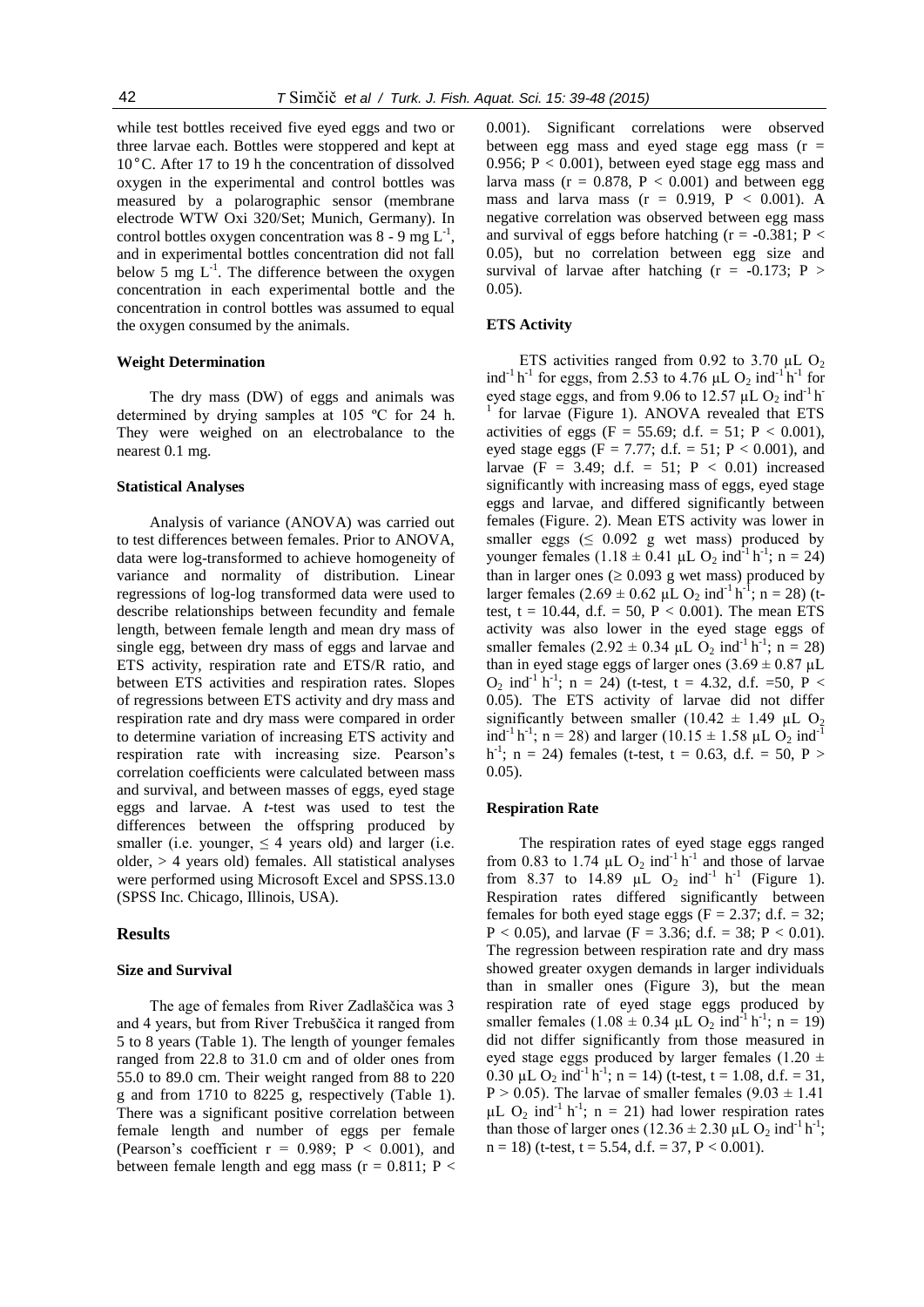

**Figure 1.** a) ETS activity ( $\mu$ L O<sub>2</sub> ind<sup>-1</sup> h<sup>-1</sup>), b) respiration rate ( $\mu$ L O<sub>2</sub> ind<sup>-1</sup> h<sup>-1</sup>) and c) ETS/R ratio of eggs, eyed stage eggs and larvae of *Salmo marmoratus*. Bars represent  $\pm$  SD (N=3 - 4).

### **Relationship Between ETS Activity and Respiration Rate**

ETS activities for the larvae correlated significantly with their respiration rates according to the function:  $log R = 0.150 + 0.854 * log ETS$  (r = 0.440,  $n = 39$ ,  $P < 0.01$ ) but, in the case of eyed stage eggs, the correlation was not significant ( $r = 0.158$ ; n  $= 33$ ; P  $> 0.05$ ). The ETS/R ratios of eyed stage eggs  $(F = 2.37; d.f. = 32; P < 0.05)$  and of larvae  $(F = 4.63;$ d.f.  $= 38$ ;  $P < 0.01$ ) differed significantly between the females (Figure 1). No correlation was observed

between ETS/R ratios and dry mass in eyed stage eggs  $(P > 0.05)$ , but those of larvae decreased significantly with increasing dry mass (Figure 4). Since the ratios for eyed stage eggs of smaller and larger females were similar, a mean ETS/R ratio (3.06  $\pm$  1.06; n = 33) was calculated for the eyed stage eggs of all females. Significantly higher ratios were observed for the larvae developed from the eggs of smaller females  $(1.15 \pm 0.20; n = 21)$  than those developed from the larger eggs  $(0.85 \pm 0.10; n = 18)$ (t-test,  $t = 5.86$ , d.f. = 37, P < 0.001). Comparison of the slopes of the regressions between ETS activity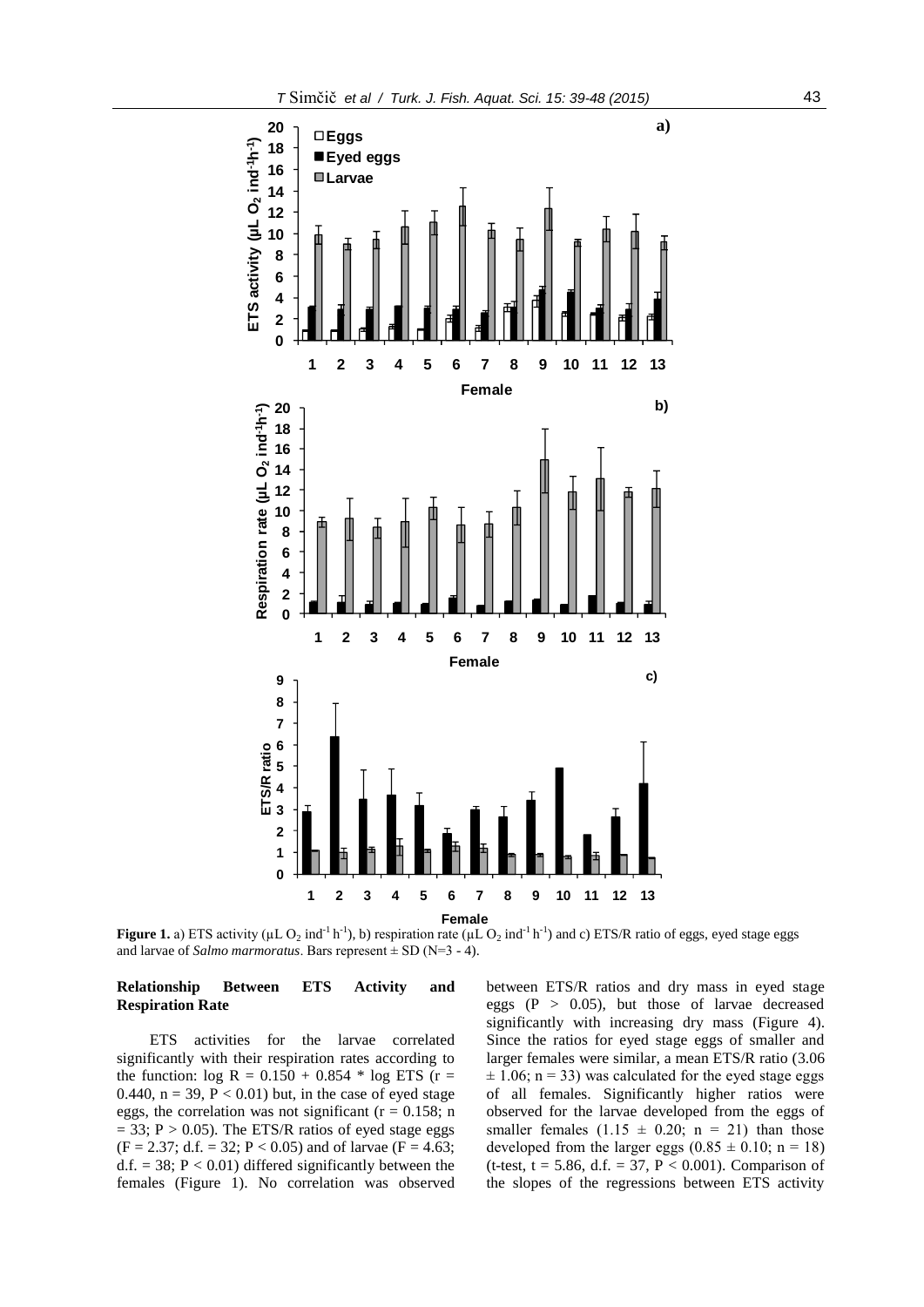

**Figure 2.** Relationship between ETS activity ( $\mu$ L O<sub>2</sub> ind<sup>-1</sup> h<sup>-1</sup>) and egg dry mass (DW; g) for eggs ( $\bullet$ ), eyed stage eggs ( $\bullet$ ), and larvae ( $\triangle$ ) of *Salmo marmoratus*; N = 52.



**Figure 3.** Relationship between respiration rate R ( $\mu$ L O<sub>2</sub> ind<sup>-1</sup> h<sup>-1</sup>) and egg dry mass (DW; g) for eyed stage eggs ( $\blacksquare$ ), and larvae (▲) of *Salmo marmoratus;* N = 39



**Figure 4.** Relationship between ETS/R ratio and egg dry mass (DW; g) for eyed stage eggs (■), and larvae (▲) of *Salmo*   $$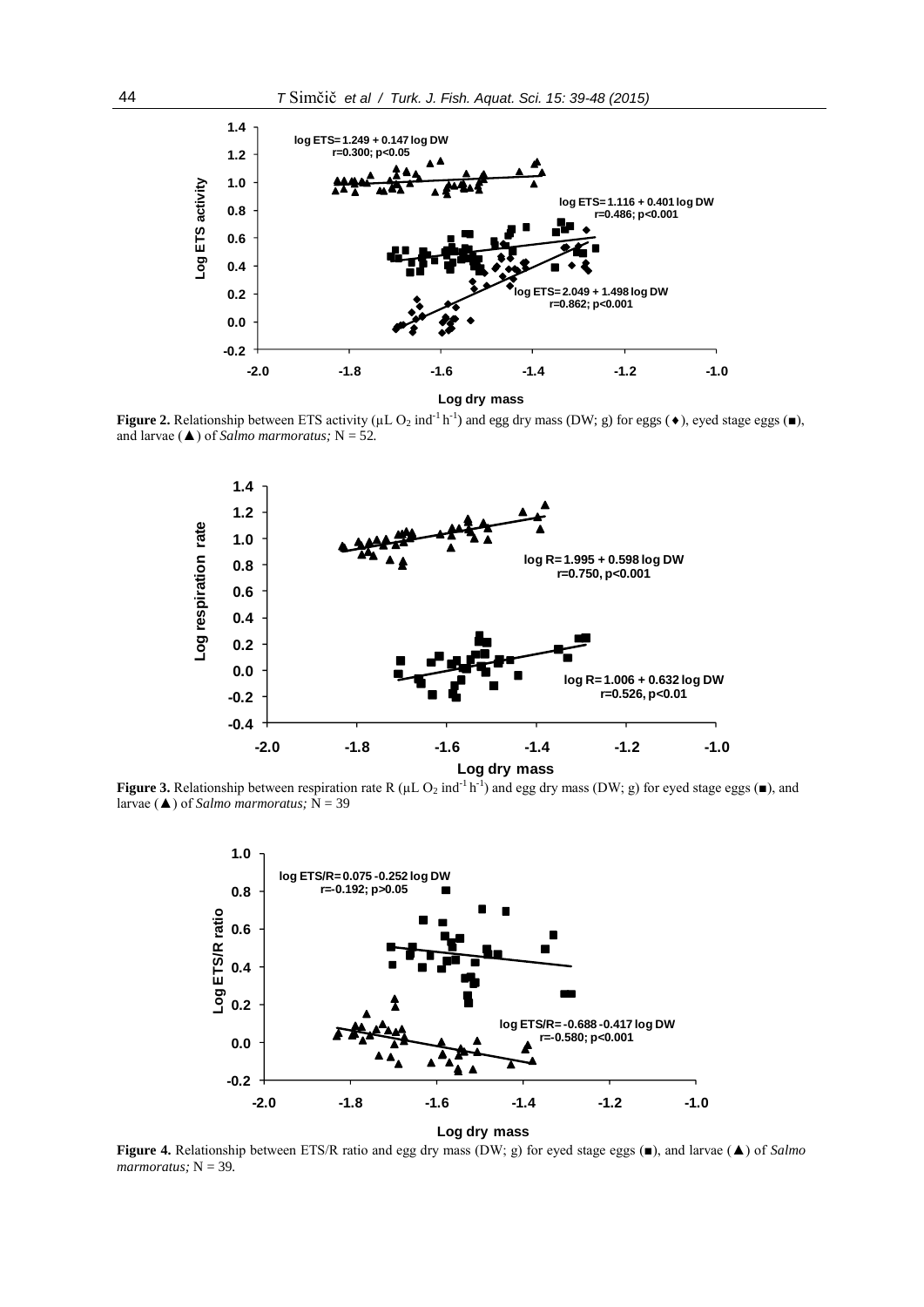# **Discussion**

Eggs and early developmental stages produced by different sized females of the marble trout vary in size, viability and energy metabolism. As expected, size and number of produced eggs increased with maternal size. Moreover, small and large eggs possessed different metabolic properties, namely ETS activity, respiration rate and the ratio between metabolic potential and actual respiration rate that could explain various fitness of smaller and larger eggs in particular environmental conditions.

### **Size and Survival**

The results of the present study are consistent with the previous findings that, in salmonids, both egg size and fecundity correlate positively with maternal size (Fleming and Gross, 1990; Lobon-Cervia *et al.*, 1997; Rollinson and Hutchings, 2010). Studies have shown that larger eggs give rise to larger juveniles, and that larger juveniles exhibit increased survival, competitive ability, swimming performance, growth and overall fitness (Blaxter, 1988). However, under some circumstances such as poor gravel quality, smaller eggs with less energy may actually be optimal (Hendry *et al.*, 2001). Larger eggs have a low surface to volume ratio, making oxygen transfer more difficult, and have greater metabolic oxygen demands (Berg *et al.*, 2001). To test this assumption, Einum *et al.* (2002) exposed small and large eggs of brown trout (*Salmo trutta*) to high  $(14 \text{ mg } L^{-1})$  and low  $(2.3 \text{ m})$  $mg L^{-1}$ ) levels of dissolved oxygen. They found that at high oxygen levels eggs survival was higher and independent of eggs size, while at low oxygen levels survival decreased overall, and was higher for largeegged than small-egged siblings. Our results show that egg size influences larval size, with larger larvae being developed from larger eggs, but that the percentage of surviving embryos during the earliest life history period (i.e. egg to eyed stage egg) declines with larger egg size. Later, however, survival of the eyed stage eggs that have developed to the larval stage no longer correlates with egg size. Similarly, Hendry *et al.* (2001) reported that, in those aquatic environments in which the survival of eggs is influenced by oxygen availability, offspring survival before hatching decreases with increasing egg size, whereas offspring survival after hatching increases with increasing egg size.

The activity of enzymes and respiration rate can be expressed in activity units per whole embryo, per protein content or dry weight of the whole egg, or only embryo tissue without adjacent yolk (Neyfakh and Abramova, 2014). Since in developing embryo the mitochondria are closely bound to the yolk and the increase in respiration during the embryogenesis occurs mainly at the expense of mitochondrial fraction bound to the yolk (Abramova *et al.,* 1966; cited in Neyfakh and Abramova, 2014), in the present study ETS activity and respiration rate expressed per whole embryo, the yolk included, i.e. per whole egg or larva. ETS activity and respiration rate increased during early development from the egg stage to the larva stage (Figure 1). Similarly, ETS activity has been found to increase exponentially during embryonic development in the fish medaka (G.-Tóth *et al.*, 1995) and respiration rate has also been reported to increase exponentially from fertilization to the first feeding of the common nase (*Chondrostoma nasus* L.) (Kamler *et al.*, 1998). Increasing ETS activity probably can be attributed to the mitochondrial biogenesis, increase in density and biochemical differentiation of mitochondria (Stackley *et al*., 2011), since ETS activity is an enzymatic process, depending on the concentration (Båmstedt, 1980) and characteristics (Packard, 1971) of the multienzyme complex in respiratory chain. Respiration is a complex physiological process that is further influenced by an intact intracellular environment, concentrations of substrates, coenzymes, phosphates, ADP (Neyfakh and Abramova, 2014) and structure and properties of intact lipid membranes (Withers, 1992), Thus, increasing of the respiration intensity is attained through intensification of mitochondrial functions that is regulated by genetic mechanisms (Neyfakh and Abramova, 2014).

Lahnsteiner *et al.* (1999), who measured the respiration rate in lake trout (*Salmo trutta lacustris* L.) *via* ETS rate, observed positive correlations between the percentage of eyed stage eggs and the respiration rate, the malate dehydrogenase activity, and the NADH to NAD ratio, all of which indicate the importance of the aerobic metabolism for egg viability. The different ETS activities and respiration rates may therefore reflect differences in offspring quality. The ETS activities and respiration rates for eggs, eyed stage eggs and larvae differed between females. The increase of respiratory potential with size was evident for the earliest embryonic stages, but later on, in larvae, the correlation between ETS activity and dry mass was low (Figure 2). The metabolic potential of small eggs increased by 8.8 fold during the development to larvae, while the increase of metabolic potential in large eggs was considerably lower (by 3.8-fold). Consequently, the larvae produced by the smaller females exhibit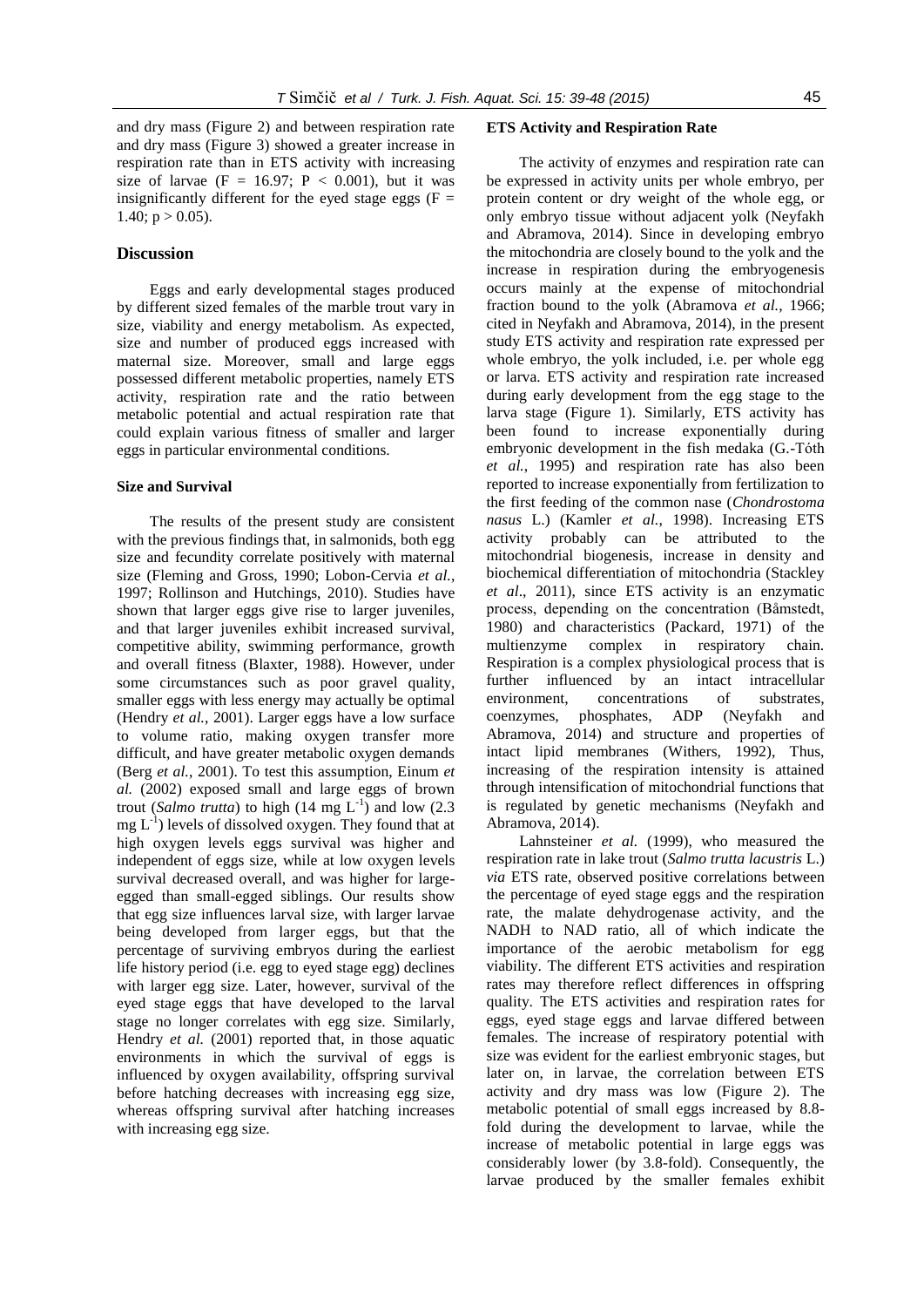metabolic potentials similar to those of the larvae that developed from the larger eggs. Thus, the differences in metabolic potential between the different sized eggs are minimized during the earliest embryonic development before the larval stage is reached. Similarly to ETS activity, respiration rate increased with increasing mass in eyed stage eggs and larvae. Einum *et al.* (2002) found that oxygen consumption increased relatively slowly with increasing egg mass in Atlantic salmon (*Salmo salar* L.) (allometric constant 0.443). Higher scaling factor was found for the eyed eggs (0.632) and larvae (0.598) of the marble trout, indicating higher increase of oxygen demands with increasing egg mass. In these studies, intensity of metabolism was calculated per dry mass of whole egg or larva, without considering the metabolically inert part of the total mass. Since the proportion of metabolically inactive tissues varies between different species and between different sized animals or developmental stages of the same species, it would be useful to determine and include other egg parameters, such as the yolk mass, the yolk sphere diameter and volume, the total and dechorionated embryonic mass, the perivitelline space and the egg surface-volume ratio, in order get more information on the viability of the different sized early life history stages of fish. For example, determination of the rate of yolk absorption or efficiency of yolk utilization could provide valuable information on energy content of different sized early life history stages (Heming and Buddington, 1988). Thus, these parameters should be examined in further studies of the marble trout.

# **Relationship Between ETS Activity and Respiration Rate**

The ETS/R ratios of marble trout reported here are similar to those found in the early development stages of the fish medaka (G.-Tóth *et al.*, 1995), but there are no published data for salmonids to be compared with. The ETS/R ratio was three-fold lower for the larvae than for the eyed stage eggs. The latter thus exploit a low proportion of the estimated metabolic potential, while larvae use the total metabolic potential to cover energy demands. Total respiration increased with the age of the zebrafish embryo mostly due to the increase in mitochondrial content (Stackley *et al*., 2011) that is reflected in ETS activity and respiration rate measurements. Moreover, increasing of the respiration rate is attained through intensification of mitochondrial functions via several mechanisms (Neyfakh and Abramova, 2014). Thus, an intensive growth of body tissues that develop gradually during the embryonic and larval period (Rombough, 1988) resulted in lower ETS/R value in larvae than in eyed stage eggs. This is first report on the relationship between ETS activity and respiration rate of the early life history stages in salmonids showing the increase in exploitation of metabolic capacity for energy production.

Decrease in the ETS/R ratio with increasing size is also observed within both egg eyed and larval developmental stages. Comparison of the regression slopes showed a greater increase in respiration relative to ETS activity with increasing dry mass of larvae. Thus, larger individuals exhibited lower ETS/R ratios than smaller ones. The ETS/R ratio is an important index of the organisms' metabolism (Muskó *et al.*, 1995) – in organisms with high ratios, the capacity for increased metabolism is maintained (Fanslow *et al.*, 2001). It seems that the lower ETS activity and respiration rate of small individuals is accompanied by relatively higher metabolic potential that can be exploited in the case of increased respiration. On the other hand, the high ETS activity and respiration rate of large sized individuals enables their rapid development, but only within the optimal ecological limits. In poor habitats, the high metabolic demands of large eggs require more ATP than can be generated by existing ETS machinery. Therefore, it is reasonable to assume that the smaller size would be an advantage in unfavourable conditions that cause increased respiration. These findings are in agreement with those of Hendry *et al.* (2001) and Berg *et al.* (2001) who reported that larger eggs are favoured in richer habitats. Moreover, the ratio between ETS activity and respiration rate is one of the factors that could explain the disadvantage of larger size in the early life history stages under unfavourable conditions, as evidenced by Rollinson and Hutchings (2010) and Marshall *et al.* (2010).

Thus, the findings of the present study support the statements of Marshall *et al.* (2010) that larger offspring fare better than smaller offspring size when reared in the same, optimal conditions, but in different, unfavourable conditions smaller offspring size would be optimal. These findings could be taken into account in the process of marble trout restoration which has been practiced for more than 20 years in Slovenia. There are eight genetically pure populations of marble trout that serve as a basis for stocking the Soča river system in order to replace brown trout nonnative genes with the marble trout ones and slowly regain the situation characteristic of the Soča river system before brown trout introduction (Snoj *et al.* 2000; Fumagalli *et al.* 2002).

### **Conclusions**

In conclusion, it is assumed that the smaller females of marble trout produce fewer, smaller eggs which have a relatively high metabolic potential and are thus at an advantage relative to the larger ones under unfavourable conditions. During embryogenesis this advantageous high potential in small eggs is lost. The low ETS/R ratio in larger larvae leads to the expectation that they have lower fitness than smaller ones. This could be true for their survival under poor environmental conditions but under optimal conditions, the larger larvae give rise to larger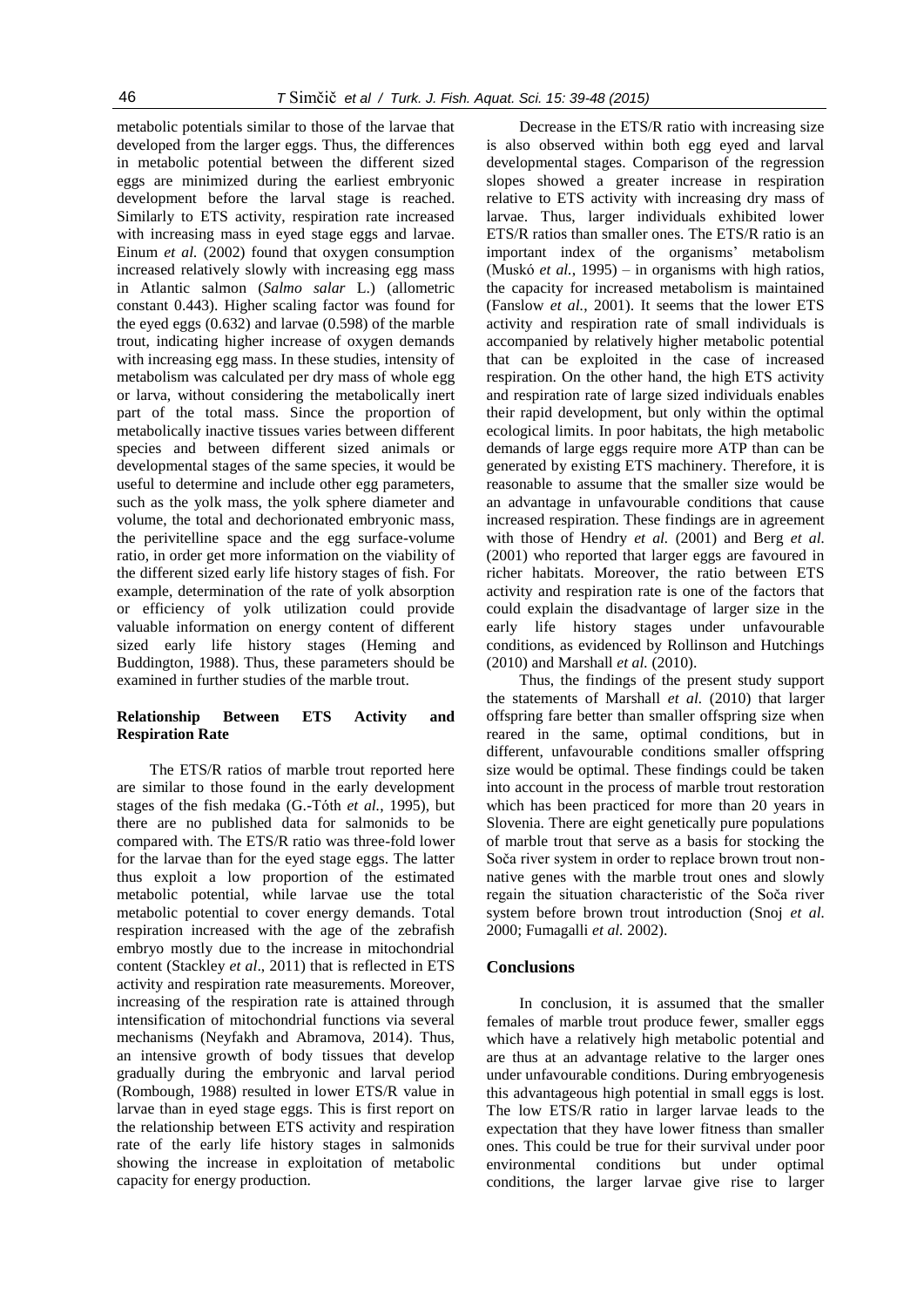juveniles having greater competitive ability, swimming performance and growth. However, further studies on eggs and offspring of different sized marble trout exposed to various environmental conditions and concurrent appropriate biochemical and physiological measurements are needed to test these assumptions. This is first report on the relationship between metabolic potential and respiration rate of the early life history stages in salmonids showing the increase of exploitation of metabolic capacity for energy production with development and size.

### **Acknowledgement**

We thank Roger Pain for English revision of the manuscript, and two anonymous reviewers for their constructive and helpful comments on the manuscript. We acknowledge financial support by the Slovenian Research Agency (Research Programme P1-0255).

### **References**

- Båmstedt, U. 1980. ETS activity as an estimator of respiratory rate of zooplankton populations. The significance of variations in environmental factors. J. Exp. Mar. Biol. Ecol., 42: 267-283.
- Berg, O.K., Hendry, A.P., Svendsen, B., Bech, C., Arnekleiv, J.V. and Lohrmann, A. 2001. Maternal provisioning of offspring and the use of those resources during ontogeny: variation within and between Atlantic Salmon families. Funct. Ecol., 15: 13-23. DOI: 10.1046/j.1365-2435.2001.00473.x
- Blaxter, J.H.S. 1988. Pattern and variety in development, p. 1-57. In: W.S. Hoar and D.J. Randall (Eds.), Fish Physiology, The Physiology of Developing Fish, Eggs and Larvae. Vol. 11, part A. Academic Press, London.
- del Giorgio, P.A. 1992. The relationship between ETS (electron transport system) activity and oxygen consumption in lake plankton: a cross-system calibration. J. Plankton Res., 14: 1723-1741. doi: 10.1093/plankt/14.12.1723
- Einum, S., Hendry, A.P. and Fleming, I.A. 2002. Egg-size evolution in aquatic environments: does oxygen availability constrain size? Proc. R. Soc. Lond. B 269, 2325–2330 The Royal Society DOI 10.1098/rspb.2002.2150
- Fanslow, D.L., Nalepa, T.F. and Johengen, T.H. 2001. Seasonal changes in the respiratory electron transport system (ETS) and respiration rate of the zebra mussel, *Dreissena polymorpha* in Saginaw Bay, Lake Huron. Hydrobiologia, 448: 61-70. doi: 10.1023/A:1017582119098
- Fleming, I.A. and Gross, M.R. 1990. Latitudinal clines: A trade-off between egg number and size in Pacific salmon. Ecology, 71: 1-11. doi: 10.2307/1940241
- Fumagalli, L., Snoj, A., Jesenšek, D., Balloux, F., Jug ,T., Duron, O., Brossier, F., Crivelli, A.J. and Berrebi, P. 2002. Extreme genetic differentiation among the remnant populations of marble trout (*Salmo marmoratus*) in Slovenia. Mol. Ecol., 11: 2711-2716. doi: 10.1046/j.1365-294X.2002.01648.x
- G.-Tóth, L., Szábo, M. and Webb, D. 1995. Adaptation of the tetrazolium reduction test for the measurement of

the electron transport system (ETS) activity during embryonic development of medaka. J. Fish Biol., 46: 835-844. doi: 10.1111/j.1095-8649.1995.tb01606.x

- Heinimaa, S. and Heinimaa, P. 2004. Effect of female size on egg quality and fecundity of the wild Atlantic salmon in the sub-arctic River Teno. Boreal Environ. Res., 9:55-62.
- Heming, T.A. and Buddington, R.K. 1988. Yolk absorbtion in embryonic and larval fishes, p. 408-438. In: W.S. Hoar and D.J. Randall (Eds.), Fish Physiology, The Physiology of Developing Fish, Eggs and Larvae. Vol. 11, part A. Academic Press, London.
- Hendry, A.P., Day, T., Cooper, A.B. and McPeek, M.A. 2001. Optimal size and number of propagules: Allowance for discrete stages and effects of maternal size on reproductive output and offspring fitness. Am. Nat., 157: 387-408. doi: 10.1086/319316
- Hutchings, J.A. 1991. Fitness consequences of variation in egg size and food abundance in brook trout *Salvelinus fontinalis*. Evolution, 45: 1162-1168. doi: 10.2307/2409723
- Kamler, E., Keckeis, H. and Bauer-Nemeschkal, E. 1998. Temperature-induced changes of survival, development and yolk partitioning in *Chondrostoma nasus*. J. Fish Biol., 53: 658-682. doi: 10.1111/j.1095- 8649.1998.tb01009.x
- Keckeis, H., Bauer-Nemeschkal, E., Menshutkin, V.V., Nemeschkal, H.L. and Kamler, E. 2000. Effects of female attributes and egg properties on offspring viability in a rheophilic cyprinid, *Chondrostoma nasus*. Can. J. Fish. Aquat. Sci., 57: 789-796. doi: 10.1139/f00-006
- Kenner, R.A. and Ahmed, S.I. 1975a. Correlation between oxygen utilization and electron transport activity in marine phytoplankton. Mar. Biol., 33: 129-133. doi: 10.1007/BF00390717
- Kenner, R.A. and Ahmed, S.I. 1975b. Measurements of electron transport activities in marine phytoplankton. Mar. Biol., 33: 119-127. doi: 10.1007/BF00390716
- King, F.D. and Packard, T.T. 1975. Respiration and respiratory electron transport system in marine zooplankton. Limnol. Oceanogr., 20: 846-854. doi: 10.1007/BF00393750
- Lahnsteiner, F., Urbanyi, B., Horvath, A. and Weismann, T. 2001. Bio-markers for egg quality determination in cyprinid fish. Aquaculture, 195: 331-352. doi: 10.1016/S0044-8486(00)00550-0
- Lahnsteiner, F., Weismann ,T. and Patzner, R.A. 1999. Changes in eggs of brown trout, rainbow trout, and grayling during short-term storage. N. Am. J. Aquaculture, 61: 213-219. doi: 10.1577/1548- 8454(1999)
- Lampert, W. 1984. The measurement of respiration. In: J.A. Downing and F.H. Rigler (Eds.), A Manual on Methods for the Assessment of Secondary Productivity in Fresh Water, p. 413-468. IPB Handbook 17, second edition. Blackwell Scientific Publications, Oxford.
- Lobon-Cervia, J., Utrilla, C.G., Rincon, P.A. and Amezcua, F. 1997. Environmentally induced spatio-temporal variations in the fecundity of brown trout *Salmo trutta* L.: trade-offs between egg size and number. Freshw. Biol., 38: 277-288. doi: 10.1046/j.1365- 2427.1997.00217.x
- Marshall, D.J., Heppell, S.S., Munch, S. and Warner, R.R. 2010. The relationship between maternal phenotype